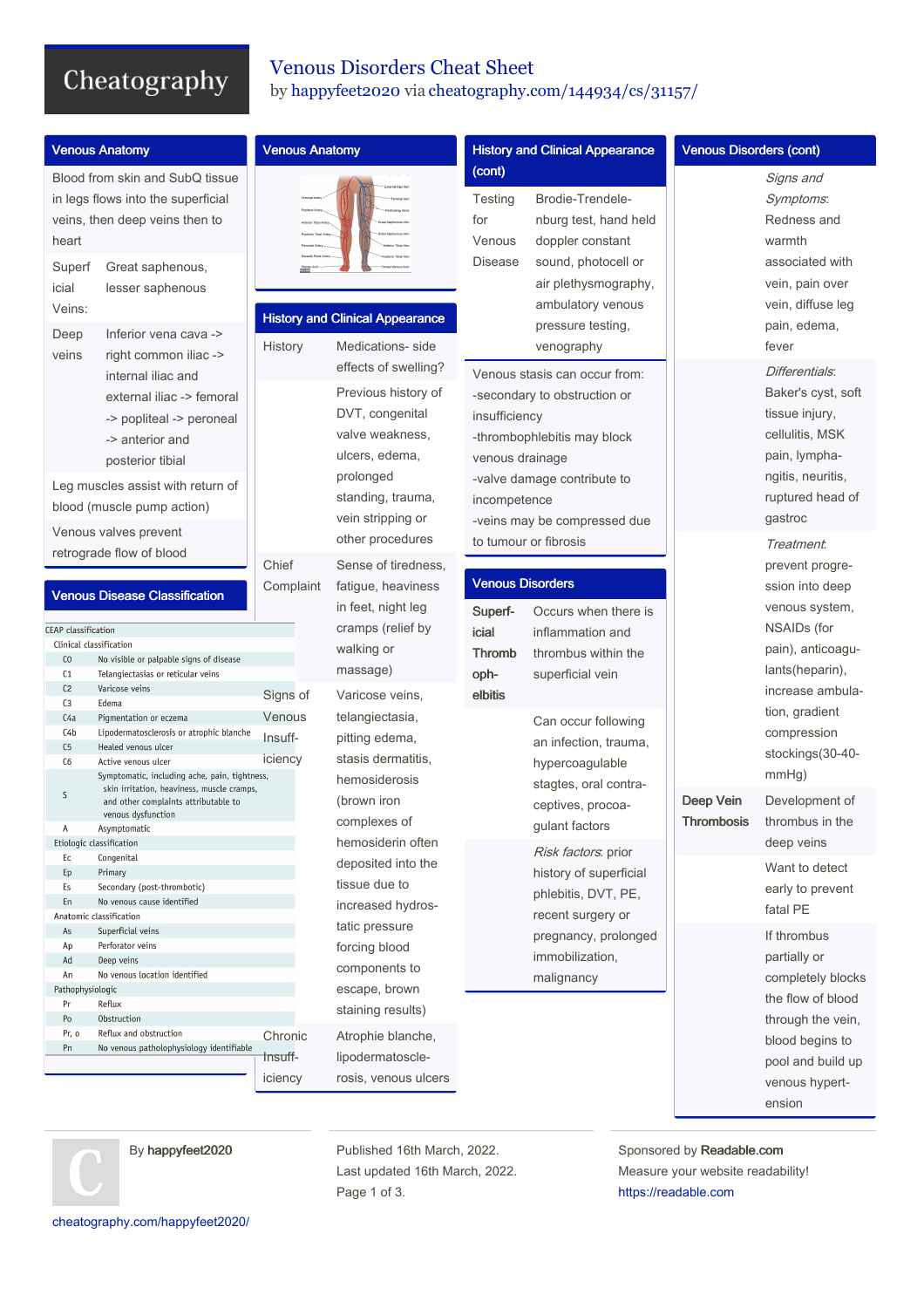# Cheatography

### Venous Disorders Cheat Sheet by [happyfeet2020](http://www.cheatography.com/happyfeet2020/) via [cheatography.com/144934/cs/31157/](http://www.cheatography.com/happyfeet2020/cheat-sheets/venous-disorders)

| <b>Venous Disorders (cont)</b>                                                                                                                                      | <b>Venous Disorders (cont)</b> |                                                                                                                                                                                                                                      | <b>Venous Disorders (cont)</b>      |                                                                                                                                                                                                                          | <b>Venous Disorders (cont)</b>                                                                                                                          |                                                                                                                                                                                 |
|---------------------------------------------------------------------------------------------------------------------------------------------------------------------|--------------------------------|--------------------------------------------------------------------------------------------------------------------------------------------------------------------------------------------------------------------------------------|-------------------------------------|--------------------------------------------------------------------------------------------------------------------------------------------------------------------------------------------------------------------------|---------------------------------------------------------------------------------------------------------------------------------------------------------|---------------------------------------------------------------------------------------------------------------------------------------------------------------------------------|
| Risk Factors: Similar to superf-<br>icial thrombophelbitis but also<br>includes age >60, hypercoag-<br>ulable states, obesity, history of<br><b>DVT</b>             |                                | <i>Treatment</i> : if<br>suspected refer to<br>emerg! Bed rest x<br>1 week with legs<br>elevated which                                                                                                                               | Chronic                             | Treatment. Thromb-<br>olytics, vein filter<br>(prevents emboli from<br>reaching lungs<br>Venous hypertension                                                                                                             | Treatment: reduce venous<br>hypertension by walking<br>regimens, limb elevation, local<br>wound care (manage moisture)<br>Virchow's Triad: 1. Stasis of |                                                                                                                                                                                 |
| Symptoms: Common site is the<br>calf (post tib and peroneal<br>veins), silent in 50% cases,<br>progressive pulling sensation at<br>back of leg, pain increases with |                                | stabilizes clot,<br>elastic stocking to<br>reduce swelling<br>and protect<br>superficial veins,<br>3-6 months<br>limitation of<br>prolonged<br>standing, medica-<br>tions (fibronolytic<br>agents, anticoagu-                        | <b>Venous</b><br>Insuff-<br>iciency | caused by chronic<br>venous reflux as a<br>result of structural or<br>functional abnorm-<br>alities of veins                                                                                                             | ation to vein wall)                                                                                                                                     | blood 2. Increased blood coagul-<br>ability 3. Vessel wall injury (alter-<br><b>Causes of Thrombi Formation:</b><br>Old age, estrogen use,                                      |
| ambulation, slight fever,<br>swelling occurs distal to site of<br>thrombus, distension of superf-<br>icial veins, increase in temp                                  |                                |                                                                                                                                                                                                                                      |                                     | Leads to: Edema,<br>protein exudation and<br>deposition to skin,<br>fibrosis and lipode-<br>rmatosclerosis, stasis<br>dermatitis, tissue                                                                                 | pregnancy, obesity, malignancy<br><b>Venous Disorder Management</b><br>Elevation: Avoid<br>Conser-                                                      |                                                                                                                                                                                 |
| distal to clot,<br>Causes: Virchow's triad                                                                                                                          |                                |                                                                                                                                                                                                                                      |                                     |                                                                                                                                                                                                                          | vative                                                                                                                                                  | high heels as they<br>reduce venous<br>emptying as muscle<br>pump not activate.<br>Raise feet above<br>heart 15-30 mins<br>several times/day.<br>Place 2-3" block<br>under legs |
| Prevention: Heparin, NSAIDs,<br>gradient compression hose,<br>increased ambulation                                                                                  | Pulmonary<br>Embolism          | lants, antibiotics)<br>Embolus is a<br>blockage in the<br>blood flow to the<br>lungs by blood clot<br>or fat, air or tumor.<br>Very dangerous<br>when thrombus is<br>torn from attach-<br>ment. May cause<br>pulmonary<br>infarction | Venous<br>Ulcer                     | hypoxia, leg ulcers<br>Seen in lower third of<br>leg (lateral or medial<br>aspect), surrounding<br>skin has signs of CVI,<br>shallow ulcer, moist<br>granulating base,<br>sloping edges,<br>cyanotic discolour-<br>ation |                                                                                                                                                         |                                                                                                                                                                                 |
|                                                                                                                                                                     |                                |                                                                                                                                                                                                                                      |                                     |                                                                                                                                                                                                                          |                                                                                                                                                         | Exercise: Emphasize<br>ankle plantarflexion,<br>activate muscle<br>venous pump. 30-<br>60mins of PA                                                                             |
|                                                                                                                                                                     |                                | Risk Factors:<br>same as DVT<br>Symptoms:<br>Sudden, chest<br>pain, shortness of<br>breath, coughing,<br>dizziness, fainting,<br>anxiety/sweating.<br><b>MEDICAL</b><br><b>EMERGENCY</b>                                             |                                     |                                                                                                                                                                                                                          |                                                                                                                                                         | Medications.<br>NSAIDs, vitamin C/E<br>for symptom relief.<br>Pentoxifylline may<br>change course of<br>disease                                                                 |
|                                                                                                                                                                     |                                |                                                                                                                                                                                                                                      |                                     |                                                                                                                                                                                                                          | Compre-<br>ssion<br>Therapy:                                                                                                                            | <b>Benefits: Reduce</b><br>diameter of veins,<br>increase flow<br>velocity, decrease<br>chance of thromb-<br>osis, improve<br>lymphatic flow                                    |

By happyfeet2020

Published 16th March, 2022. Last updated 16th March, 2022. Page 2 of 3.

Sponsored by Readable.com Measure your website readability! <https://readable.com>

[cheatography.com/happyfeet2020/](http://www.cheatography.com/happyfeet2020/)